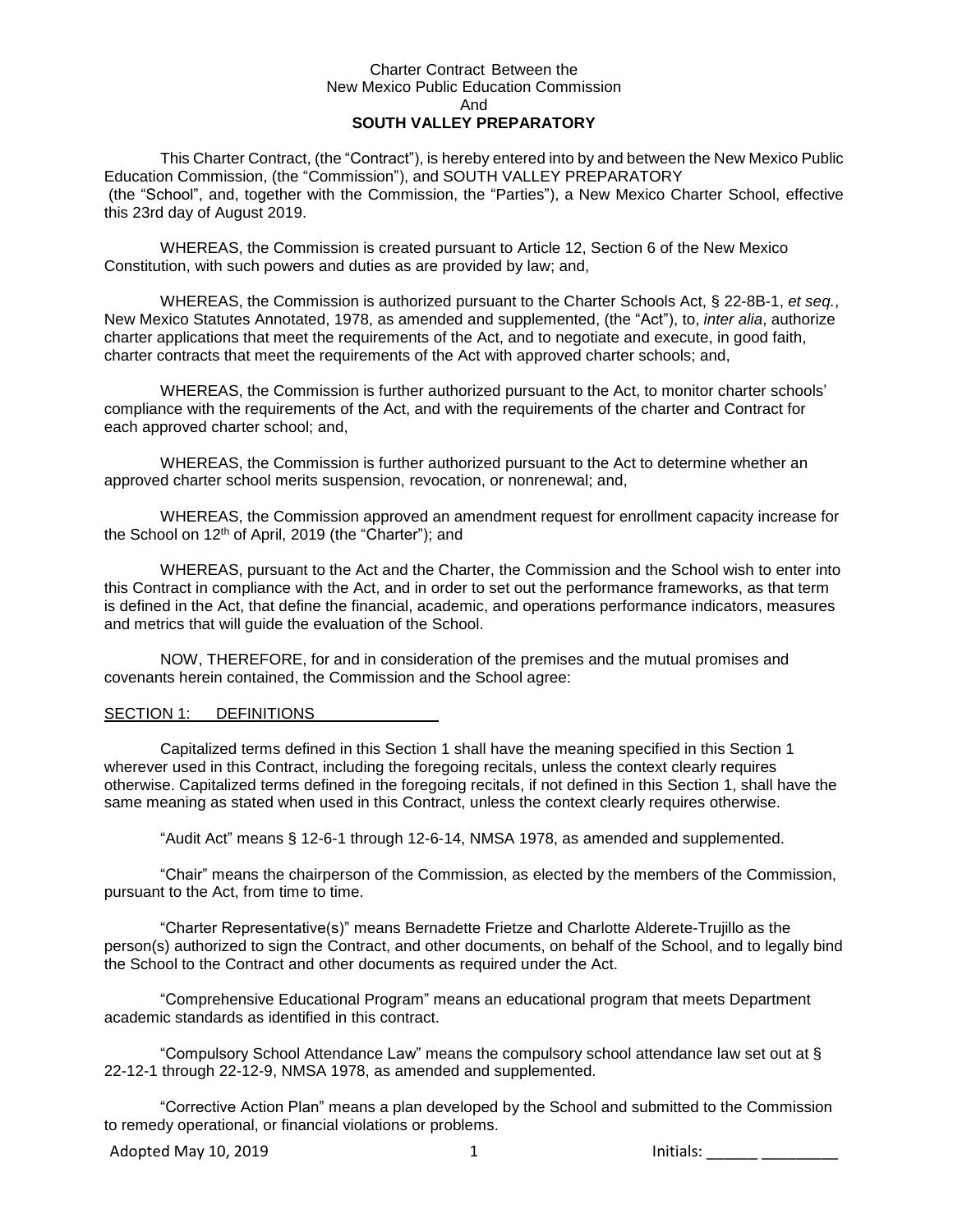"Criminal Offender Employment Act" means the criminal offender employment act set out at § 28-2- 1, *et seq.*, NMSA 1978, as amended and supplemented.

"Days" means calendar days.

"Department" means the Public Education Department of the State of New Mexico, and its successors.

"Division" means the Charter School Division of the Department, and its successors.

"Effective Date" means the effective date of this Contract, which is, 23rd of August, 2019 found on the first page of this Contract.

"Facility" or "Facilities" means the facilities, including without limitation, all buildings classrooms, and other spaces owned or leased by the School, and used by the School, its staff, teachers, and students, for educational and recreational purposes, and other purposes connected with the Mission of the School.

"Governing Body" means the governing body of the School, and any successor thereto.

"Head Administrator" means a Charter Representative, as defined herein, who is also a licensed school administrator.

"Instructional Hours" means mandatory instructional time during which students are engaged in a School-directed program, and for which the School enforces the Compulsory School Attendance Law.

"Mission" means the educational and pedagogical mission of the School, as set out in Section 4.1 herein.

"NMAC" means the New Mexico Administrative Code, as amended and supplemented from time to time.

"NMSA, 1978" means the New Mexico Statutes Annotated, 1978 compilation, as amended and supplemented from time to time.

"Procurement Code" means §13-1-101, *et seq.*, NMSA 1978, as amended and supplemented from time to time.

"Public School Finance Code" means § 22-8-1, *et seq.*, NMSA 1978, as amended and supplemented from time to time.

"School Improvement Plan" means a plan developed by the School and submitted to the Commission to remedy academic performance.

"Secretary" means the Secretary of the Department, and his or her duly appointed successors.

"State" means the State of New Mexico.

"Term" means the term of this Contract, as set forth in Section 3, herein.

#### SECTION 2: SCOPE

- 1. This Charter Contract is entered into between the School and the Commission for the purpose of establishing a charter school to operate at the site(s) listed in Section 4.11 of this Contract.
- 2. The person authorized to sign and act on behalf of the Commission is the Chair, or such person as the Chair may lawfully designate from time to time.

The person(s) authorized to sign on behalf of the Charter School is/are the Charter

Adopted May 10, 2019 2 Initials: \_\_\_\_\_\_ \_\_\_\_\_\_\_\_\_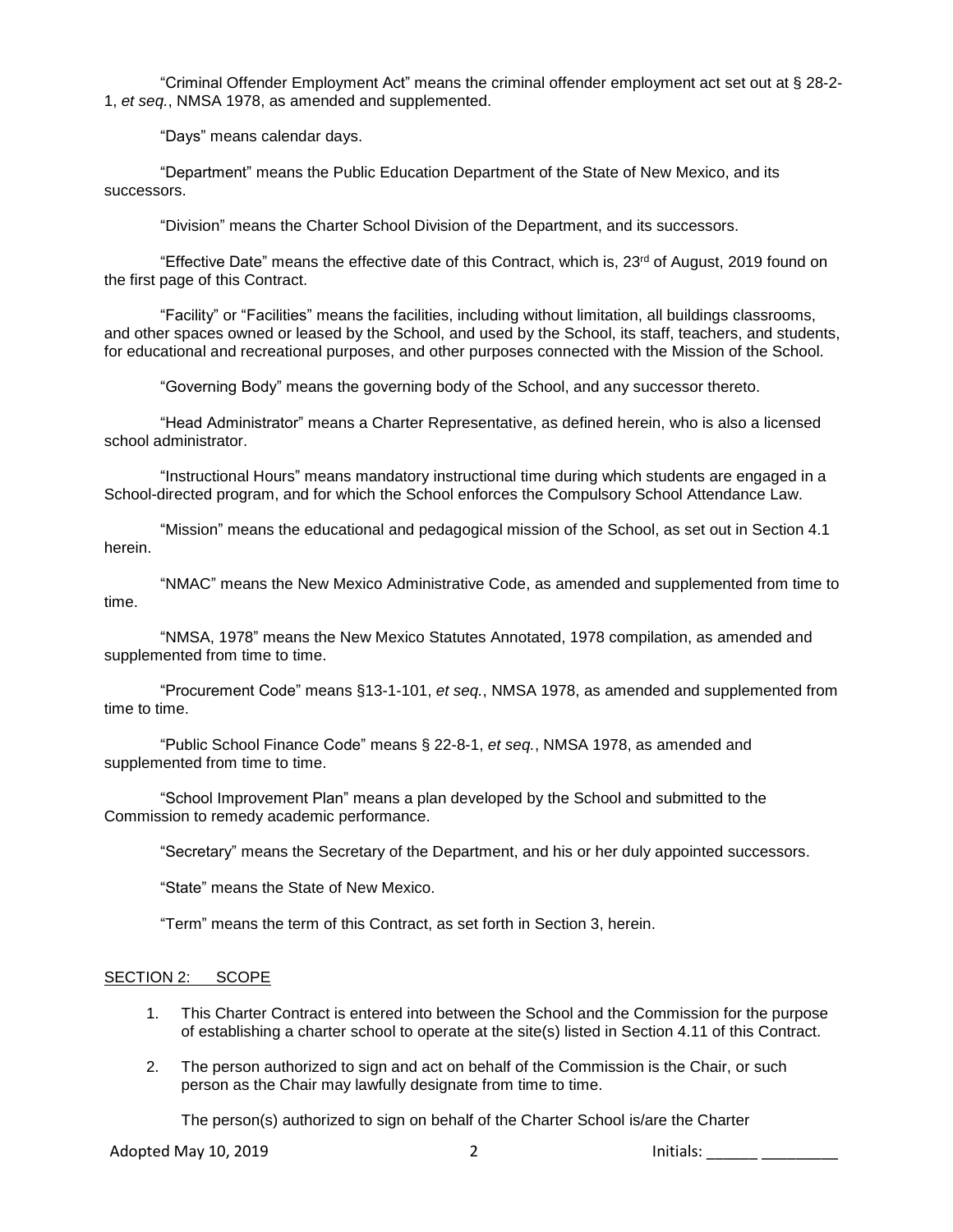Representative(s).The Charter Representative(s) affirm(s) as a condition of this Charter, that he/she is (one of) the above-described representative(s) of the Charter School and has the authority to enter into this Charter on behalf of the Charter School.

- i. The Charter School must maintain one or more Charter Representative(s), including one Charter Representative who is a Head Administrator, and provide contact information to the Commission within 30 days of the change of a Charter Representative(s).
- ii. The Commission shall direct all communication with regard to the Charter and the Contract to the Charter Representative(s).
- iii. The Charter Representative(s) shall respond to written communication from the Commission within the timeframe specified in the communication, which shall be no less than three business days absent exigent circumstance.
- 3. The Charter School is a public entity of the State of New Mexico, subject to all laws and regulations applicable to public entities.

#### SECTION 3: TERM

1. The term of this Contract shall be in full force and effect until June 30, 2020. The Contract will not automatically be renewed or extended; the Contract may be renewed by the Commission upon timely application by the School pursuant to the Act, and upon such terms and conditions as the Commission deems appropriate under the Act.

#### SECTION 4: REPRESENTATIONS, COVENANTS, AND WARRANTIES

- 1. **Purpose**: The School shall operate a public school consistent with the terms of the Charter and the Contract, and all applicable laws; shall achieve student outcomes according to the educational standards established by law, this Charter and Contract; and shall be governed and managed in a financially prudent manner.
- 2. **Mission**: The Charter School shall implement the mission identified below and shall report on the implementation of that mission in the manner described below.
	- i. The mission of South Valley Preparatory School is to provide a small, safe and unique family learning community where students are prepared for high school and beyond.
	- ii. The Charter School shall report on the implementation of its mission in the following manner:
		- a. Annually during the performance review visit required by the Act, as evaluated through the site visit team's observations and the school's response to any such observations;
		- b. Annually through any mission specific goals identified in the School's Performance Framework, Attachment A, incorporated herein by reference; and
		- c. At renewal, in the event that the School applies to the Commission for renewal, through a narrative in the renewal application.
- 3. **Enrollment Cap and Authorized Grade Levels**: The School is authorized to serve no more than 210 students in grades 6-8.
	- i. The School may make modifications as to the number of students in any particular grade, and number of students within a class to accommodate staffing decisions that are consistent with the School's programmatic needs; except that, nothing in this Contract shall give the School the authority to combine students from different grade levels into the same classroom unless the school's educational program explicitly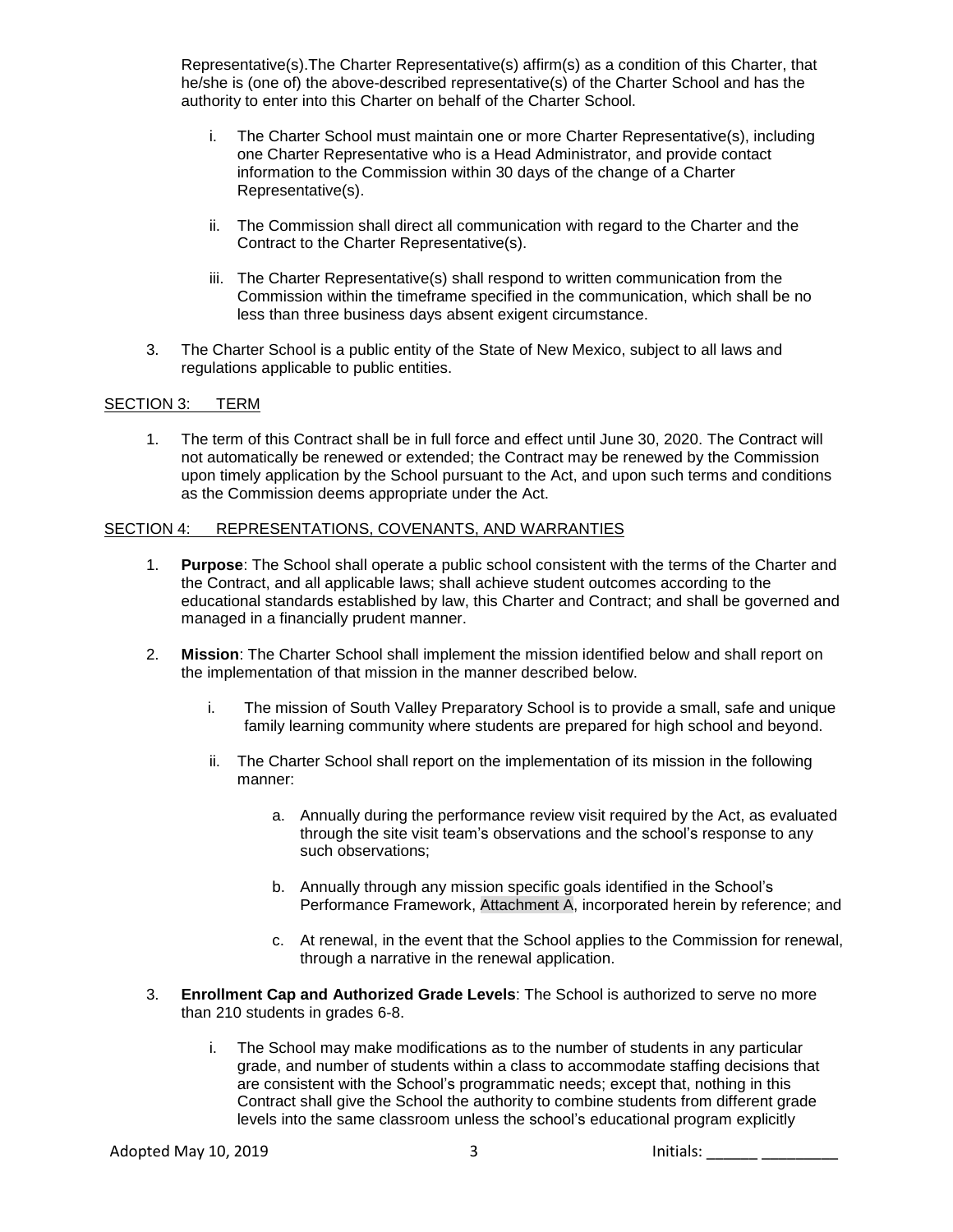provides for mixed grade or age education.

- ii. The School must annually, prior to beginning the annual enrollment process, establish the number of vacancies by grade level available for student enrollment in that year. That number will govern the enrollment throughout the school year.
- iii. The School may not exceed the building capacity of the Facility, which is 234.
- 4. **Partner Organization or Management Company** (Intentionally Omitted):
	- i. The School has a legal relationship with that is distinct from a relationship with a non-profit foundation described in 4.5 of this contract. The legal agreement governing the relationship between the School and \_\_\_\_\_\_\_ is included as Attachment B, incorporated herein by reference.
	- ii. The legal agreement in Attachment B complies with all provisions of New Mexico law and the School is financially independent from Fig. The School shall not make any changes to the document set out as Attachment B, or to its legal relationship and agreements with without the approval of the Commission and the Department, which approval shall not be unreasonably withheld.
	- iii. The Commission, through its designees and the Department, shall be permitted to review the legal agreement and other relevant school documents and records to determine whether the legal relationship between the School and\_\_\_\_\_\_ complies with all provisions of New Mexico law, and to determine that the School is financially independent from

### 5. **Relationship with a Non-Profit Foundation**

- i. The school has a relationship with South Valley Educational Foundation a non-profit foundation the primary purpose of which is to provide financial support to the school or leases the facility for the charter school
- ii. The legal agreement or Memorandum of Understanding governing the relationship between the School and the foundation is Attachment C, incorporated herein by reference.
- iii. The identity of the Board of Directors and Executive Director of foundation with a conflict of interest disclosure from each are provided in Attachment C.
- 6. **Comprehensive Educational Program of the School**: The School's educational program shall be as described below:
	- i. Students are looped within family strands where they maintain the same core content teachers in Math, Science and Humanities, all 3 years of middle school. This looping provides consistency and rigor in instruction, a safe and small learning environment as well as a foundation to build authentic, rich relationships that support student academic and personal growth.
	- ii. All students are provided a school-developed rigorous, consistent and research-based reading instruction framework, for the entire three years of their middle school experience.
	- iii. Fine art instruction is an integral part of the curriculum at South Valley Preparatory
	- iv. Service learning and the authentic, real-life application of being an active participant in community based projects that positively impact people will be implemented to strengthen the values of community support and social networking that are at the core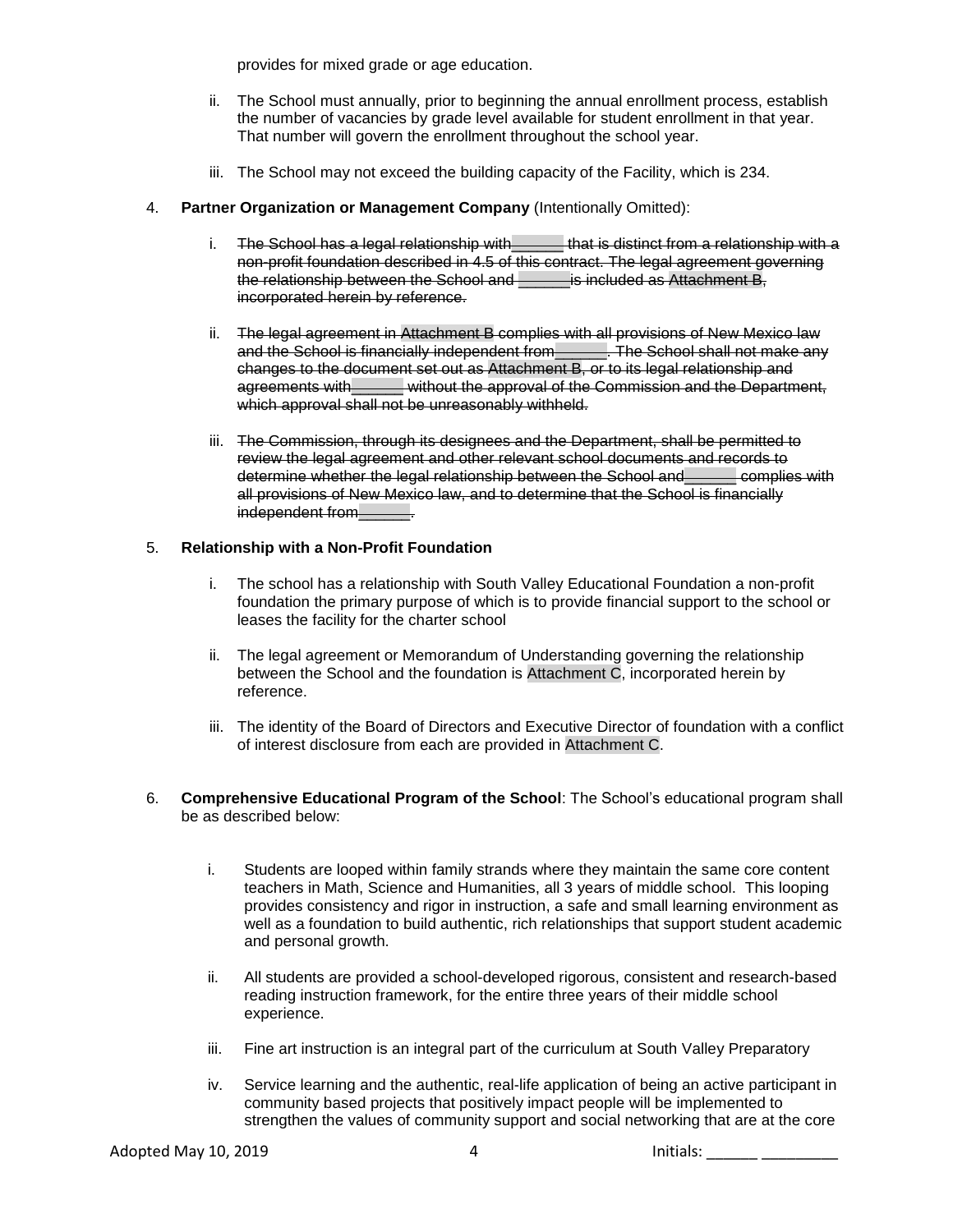of the South Valley community. This will be evidenced by student presentations, portfolios and project artifacts.

- v. Students are placed into homogeneous reading groups by the core team of teachers. All students will be assessed quarterly using the Analytical Reading Inventory (ARI) or a similar reading assessment in addition to the school's short-cycle assessment and are re-grouped according to the achievement results.
- vi. The school provides an outdoor classroom experiences annually for all 7th grade students. Outdoor experiences provide students with learning opportunities in archeology, native history, forest restoration and team-building activities.
- vii. School will provide after school programs with emphasis on math, science and robotics programming.
- viii. SVP implements a well-rounded health and wellness initiative where all students are provided resources and support that fosters physical, social and emotional health and wellness and healthy choices via healthy fresh meals, access to fresh fruits and vegetables, organic farming methods, culture and identity learning, and extended physical education and fitness for all 3 years in middle school.

#### 7. **Governance**:

- i. The School shall be governed by a governing body in the manner set forth in the governing body's bylaws, Attachment D, incorporated herein by reference.
- ii. The School's Governing Body shall have at least five members at all times; the number of Governing Body Members shall be specified in the bylaws.
- iii. The School shall notify the Commission of all changes in membership within 30 days of the change.
- iv. The Charter School shall either replace any member who is removed or who resigns, or close the position in conformity with its bylaws, within 45 days of removal, resignation or closure.
- v. No member of the Governing Body shall serve on the governing body of another charter school, unless the School has been granted a discretionary waiver from the Secretary.
- vi. All governing body members shall comply with training requirements established in Section 6.80.5 NMAC, as amended.
- vii. The School shall notify the Chair of the Commission within 15 days of any and all written complaints of inappropriate contact as defined in its school polices with a student or other minor by a member of the Governing Body, and shall notify the Chair of the Commission within 15 days of allegations of, or convictions for, any crime related to the misappropriation of school funds or theft of school property by a member of the Governing Body.
- viii. The members of the Governing Body have a duty to comply with the provisions of this Contract, all applicable laws, including, without limitation, the Act, all regulations, and reporting requirements.
- ix. The Governing Body is responsible for the policy decisions of the School; is responsible for hiring, overseeing, and terminating the Head Administrator of the School; and is entrusted with oversight of expenditure of public funds in accordance with all applicable laws, regulations and rules, including but without limitation any laws or rules pertaining to conflicts of interest, public school finance, and procurement.